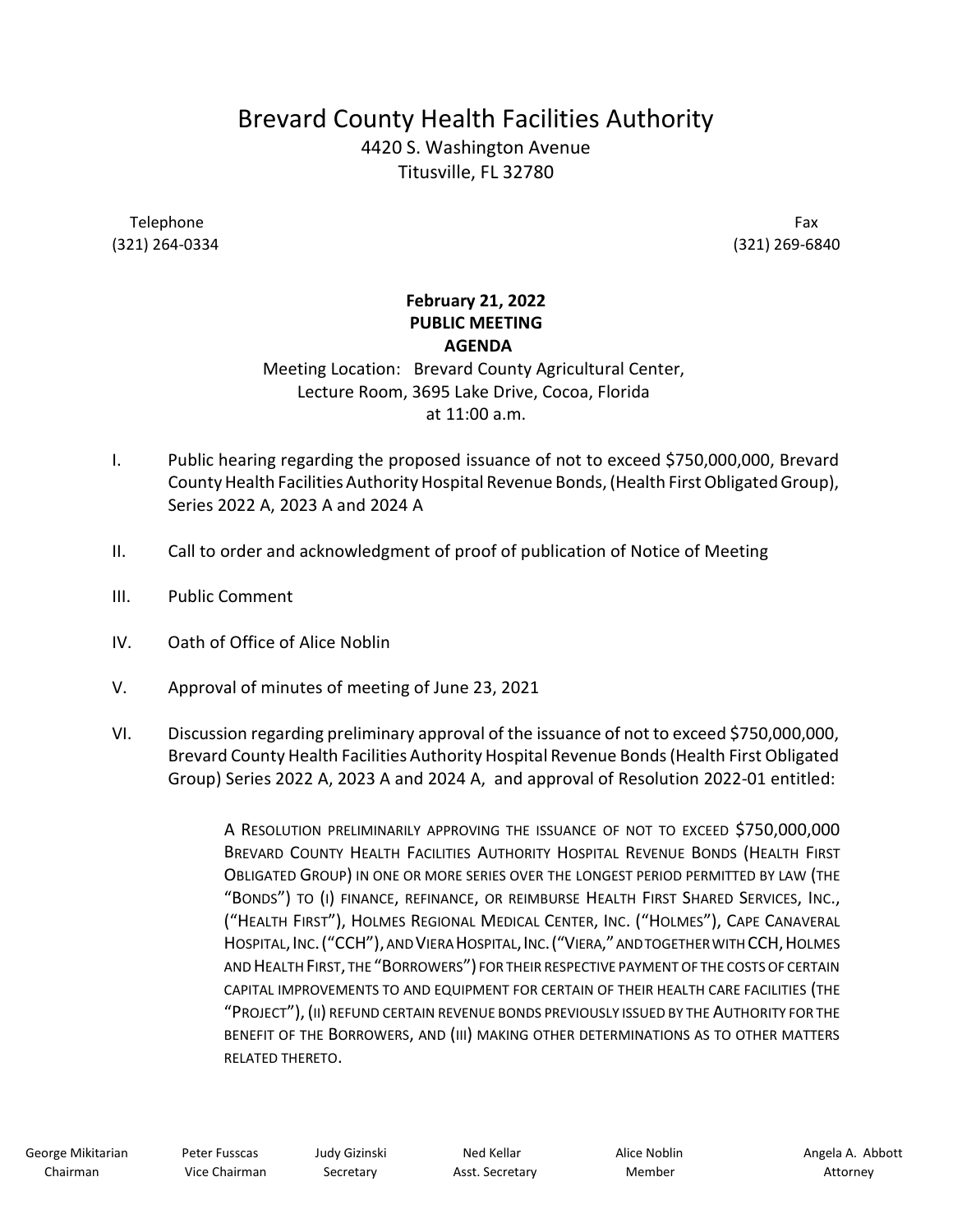VII. Discussion regarding approval of the issuance of not to exceed \$750,000,000, Brevard County Health Facilities Authority Hospital Revenue Bonds (Health First Obligated Group) Series 2022 A, 2023 A and 2024 A, and approval of Resolution 2022-02 entitled:

> A Resolution of the Brevard County Health Facilities Authority (the "Authority"): (i) authorizing the issuance and sale by the Authority of its Brevard County Health Facilities Authority Hospital Revenue Bonds (Health First Obligated Group), in one or more series and in an aggregate principal amount not exceeding \$750,000,000 (the "Bonds"), and the loan of the proceeds thereof to one or more of the following Florida not-for-profit corporations: (1) Health First Shared Services, Inc. ("Health First"), (2) Holmes Regional Medical Center, Inc. ("Holmes"), (3) Cape Canaveral Hospital, Inc. ("CCH"), and (4) Viera Hospital, Inc. ("Viera," and together with CCH, Holmes and Health First, the "Borrowers"), to be used to (a) finance, refinance, or reimburse one or more of the Borrowers for their respective payment of the costs of certain capital improvements to and equipment for certain of their health care facilities; (b) refund the outstanding Brevard County Health Facilities Authority Revenue Refunding Bonds, Series 2014 (Health First, Inc. Project) (the "Series 2014 Bonds"), issued in the original aggregate principal amount of \$255,385,000, \$239,060,000 of which is currently outstanding, (c) refund the outstanding Brevard County Health Facilities Authority Revenue Refunding Bonds, Series 2013A (Health First, Inc. Project) (the "Series 2013A Bonds"), issued in the original aggregate principal amount of \$65,910,000, \$55,865,000 of which is currently outstanding, (d) refund the outstanding Brevard County Health Facilities Authority Health Facilities Revenue Bonds, Series 2009A (Health First, Inc. Project) (the "Series 2009A Bonds," and together with the Series 2013A Bonds and the Series 2014 Bonds, the "Prior Bonds"), issued in the original aggregate principal amount of \$70,000,000, \$30,916,666 of which is currently outstanding, (e) provide one or more debt service reserve funds for the benefit of all or a portion of the Bonds, if deemed necessary or desirable, and (f) pay certain costs of issuance of the Bonds, including the costs of any credit or liquidity enhancement thereof, as well as the costs of terminating certain interest rate hedge agreements relating to the certain of the Prior Bonds, if deemed necessary or desirable; (ii) authorizing the execution and delivery of (a) one or more Bond Purchase Agreements providing for the sale of the Bonds, (b) one or more Bond Trust Indentures securing the Bonds, (c) one or more Loan Agreements providing for the loan of the proceeds of the Bonds to one or more of the Borrowers, (d) one or more escrow deposit agreements relating to the refunding of the Prior Bonds, and (e) one or more Tax Exemption Certificates and Agreements with respect to the Bonds; (iii) approving the execution and delivery by the Borrowers of an Amended and Restated Master Trust Indenture, one or more Supplemental Master Trust Indentures and one or more Obligations to be issued thereunder securing the Bonds; (iv) authorizing the use and distribution of one or more Preliminary Official Statements and one or more Official Statements in connection with the issuance of the Bonds; (v) providing that the Bonds shall not constitute a debt, liability or obligation of Brevard County, Florida or of the State